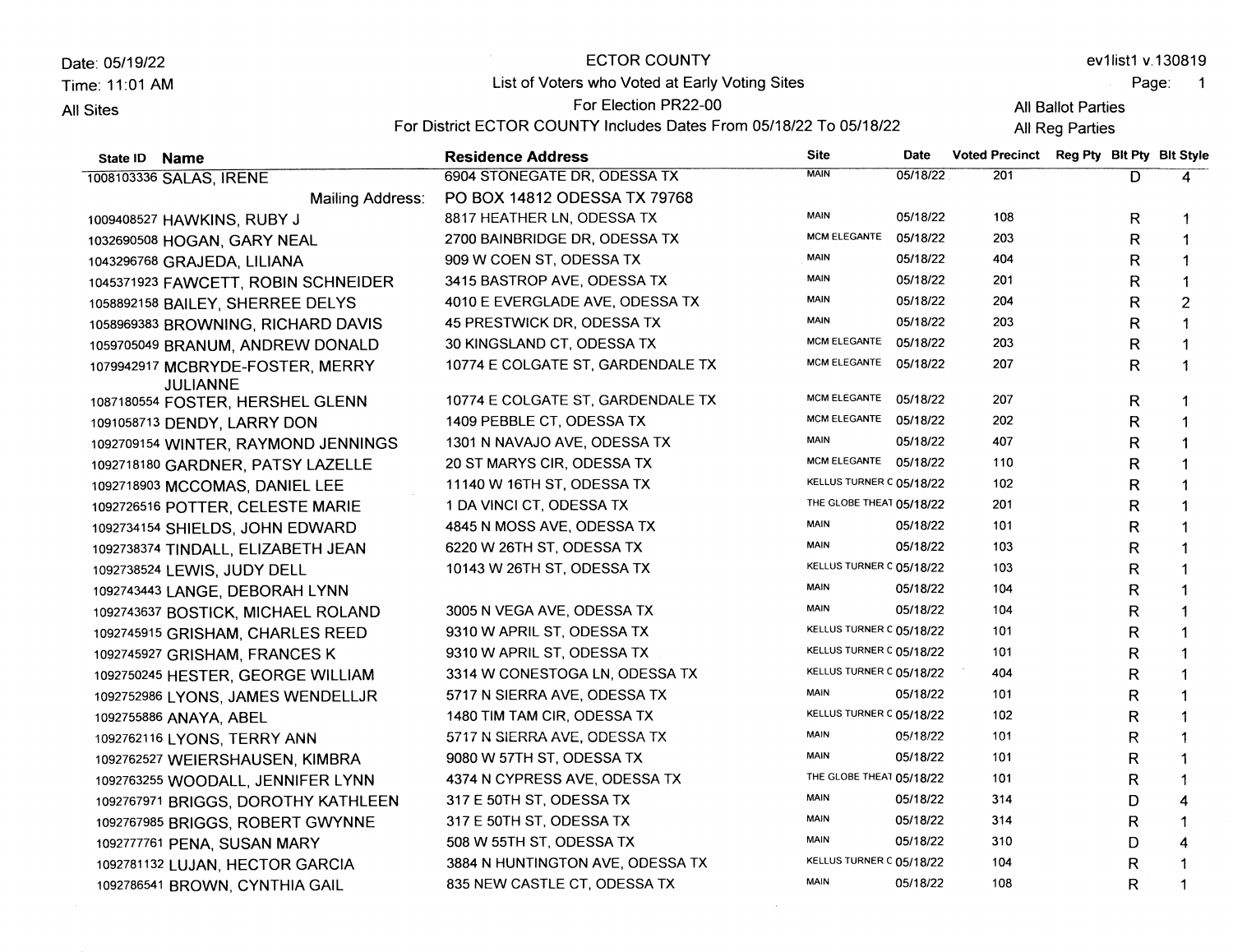| ECTOR COUNTY<br>Date: 05/19/22 |                                                                    |                          | ev1list1 v.130819 |                                          |                    |       |  |  |
|--------------------------------|--------------------------------------------------------------------|--------------------------|-------------------|------------------------------------------|--------------------|-------|--|--|
| Time: 11:01 AM                 | List of Voters who Voted at Early Voting Sites                     |                          |                   |                                          |                    | Page: |  |  |
| All Sites                      | For Election PR22-00                                               |                          |                   |                                          | All Ballot Parties |       |  |  |
|                                | For District ECTOR COUNTY Includes Dates From 05/18/22 To 05/18/22 |                          |                   |                                          | All Reg Parties    |       |  |  |
| State ID Name                  | <b>Residence Address</b>                                           | <b>Site</b>              | <b>Date</b>       | Voted Precinct Reg Pty Blt Pty Blt Style |                    |       |  |  |
| 1092800070 BRAGG, BRET         | 10039 W 57TH ST, ODESSA TX                                         | KELLUS TURNER C 05/18/22 |                   | 101                                      |                    |       |  |  |

| 1092800070 BRAGG, BRET              | 10039 W 57TH ST, ODESSA TX                 | RELLUS TURNER C 05/18/22         |          | 101 | R. |                |
|-------------------------------------|--------------------------------------------|----------------------------------|----------|-----|----|----------------|
| 1092800186 MAHAN, DELENE THOMPSON   | 4374 N CYPRESS AVE, ODESSA TX              | KELLUS TURNER C 05/18/22         |          | 101 | R  | $\mathbf 1$    |
| 1092817676 EVANS, PAUL RAY          | 9408 W UNIVERSITY BLVD, ODESSA TX          | KELLUS TURNER C 05/18/22         |          | 104 | R  | $\mathbf 1$    |
| Mailing Address:                    | PO BOX 70835 ODESSA TX 79769               |                                  |          |     |    |                |
| 1092817742 RUSSELL, MARK ALLEN      | 9072 W CANDACE ST, ODESSA TX               | <b>MAIN</b>                      | 05/18/22 | 104 | R  | $\mathbf 1$    |
| 1092832730 IRBY, SUZAN DENISE       | 1 LIBERTY PL, ODESSA TX                    | <b>MCM ELEGANTE</b>              | 05/18/22 | 314 | R  | $\mathbf 1$    |
| 1092841343 WARD, JANA KAY           | 132 CONLEY PL, ODESSA TX                   | MCM ELEGANTE 05/18/22            |          | 208 | R  | $\overline{1}$ |
| 1092845063 LUJAN, VIRGINIA          | 3884 N HUNTINGTON AVE, ODESSA TX           | KELLUS TURNER C 05/18/22         |          | 104 | R. | $\mathbf 1$    |
| 1092846833 BOUTIN, CATHI BLYTHE     | 16 EMERALD GARDENS DR, ODESSA TX           | MCM ELEGANTE 05/18/22            |          | 203 | R  | $\mathbf{1}$   |
| 1092846846 BOUTIN, DAVID            | 16 EMERALD GARDENS DR, ODESSA TX           | <b>MAIN</b>                      | 05/18/22 | 203 | R  | $\overline{1}$ |
| 1092847962 PEARCE, ANDY LEON        | 50 GARY PL, ODESSA TX                      | MCM ELEGANTE 05/18/22            |          | 203 | R  | $\mathbf 1$    |
| Mailing Address:                    | 50 GARY PL ODESSA TX 79762                 |                                  |          |     |    |                |
| 1092849243 HELGUERA, SERGIO M       | 6432 RICHWOOD RD, ODESSA TX                | MCM ELEGANTE                     | 05/18/22 | 203 | R  | $\mathbf 1$    |
| 1092851131 JOHNSON, DAVID HERBERT   | 2421 CAMBRIDGE ST, ODESSA TX               | <b>MCM ELEGANTE</b>              | 05/18/22 | 202 | R  | $\mathbf 1$    |
| 1092851344 GOLDEN, PHILLIP          | 3409 BASTROP AVE, ODESSA TX                | <b>MAIN</b>                      | 05/18/22 | 201 | R  | $\mathbf 1$    |
| 1092854722 PHILLIPS, JANE RENEE     | 8730 HOLIDAY DR, ODESSA TX                 | <b>MAIN</b>                      | 05/18/22 | 110 | R  | $\mathbf 1$    |
| 1092855470 CRUMP, MARTHA JEAN       | 2733 DEERING DR, ODESSA TX                 | <b>MCM ELEGANTE</b>              | 05/18/22 | 203 | R  | $\mathbf 1$    |
| 1092855489 CRUMP, PAULJR            | 2733 DEERING DR, ODESSA TX                 | <b>MCM ELEGANTE</b>              | 05/18/22 | 203 | R  | $\mathbf 1$    |
| 1092856187 ALLEN, LAURIE LYNN       | 6424 RIDERS RD, ODESSA TX                  | <b>MCM ELEGANTE</b>              | 05/18/22 | 203 | R  | $\mathbf{1}$   |
| 1092856207 BARTON, TRACY LYNN       | 18 SUNNYGROVE DR, ODESSA TX                | <b>MCM ELEGANTE</b>              | 05/18/22 | 209 | R  | $\mathbf{1}$   |
| 1092859466 NIX, JOANN MILLER        | 1344 TANGLEWOOD LN, ODESSA TX              | MAIN                             | 05/18/22 | 202 | R  | $\mathbf 1$    |
| 1092862668 WIGHT, SCHUYLER BYRONIII | 6000 S FM 1936, ODESSA TX                  | <b>MAIN</b>                      | 05/18/22 | 404 | R  | $\mathbf 1$    |
| Mailing Address:                    | PO BOX 433 GOLDSMITH TX 79741              |                                  |          |     |    |                |
| 1092862699 HARTWIG, CARLA VONE      | 2100 N SAM HOUSTON AVE, ODESSA TX          | <b>MAIN</b>                      | 05/18/22 | 303 | D  | 4              |
| 1092862940 ARMENDARIZ, MANUELA      | 8704 CORNELL AVE, ODESSA TX                | MCM ELEGANTE                     | 05/18/22 | 110 | D  | 4              |
| 1092864178 BOYLES, FRANKLIN RUSSELL | 70 SHILOH RD, ODESSA TX                    | <b>MAIN</b>                      | 05/18/22 | 203 | R  | $\mathbf{1}$   |
| 1092864925 KIRK, JAMES WILLIAM      | 2357 BAINBRIDGE DR, ODESSA TX              | <b>MCM ELEGANTE</b>              | 05/18/22 | 203 | R  | $\mathbf{1}$   |
| 1092867769 GIRARD, FREDERICK ARTHUR | 2123 WEDGEWOOD AVE, ODESSA TX              | MCM ELEGANTE 05/18/22            |          | 202 | R  | $\mathbf{1}$   |
| 1092868256 CARGAL, BREEANA CAYE     | 2525 BEECHWOOD ST, ODESSA TX               | MCM ELEGANTE 05/18/22            |          | 202 | R  | $\mathbf 1$    |
| 1092869491 BRUCE, TAMMY MARIE       | 14630 N HOLLYHOCK AVE # LOT 90, GARDENDALE | MCM ELEGANTE 05/18/22            |          | 207 | R. | 1              |
| Mailing Address:                    | TX                                         |                                  |          |     |    |                |
|                                     | PO BOX 13292 ODESSA TX 79768               |                                  |          |     |    |                |
| 1092871347 ALEXANDER, LESLIE        | 6705 ECTOR AVE, ODESSA TX                  | THE GLOBE THEAT 05/18/22         |          | 313 | R  | $\mathbf 1$    |
| 1092875337 LOTITO, MARIA RIVERA     | 106 EMERALD FOREST CT, ODESSA TX           | THE GLOBE THEAT 05/18/22<br>MAIN |          | 203 | R  | $\mathbf 1$    |
| 1092880436 ROBERTS, DOROTHY DAX     | 8915 HOLIDAY DR, ODESSA TX                 | <b>MAIN</b>                      | 05/18/22 | 110 | D  | 4              |
| 1092881820 RAMANATHAN, CHITTUR V    | 6324 DEERING DR, ODESSA TX                 |                                  | 05/18/22 | 203 | R  | $\mathbf{1}$   |
|                                     |                                            |                                  |          |     |    |                |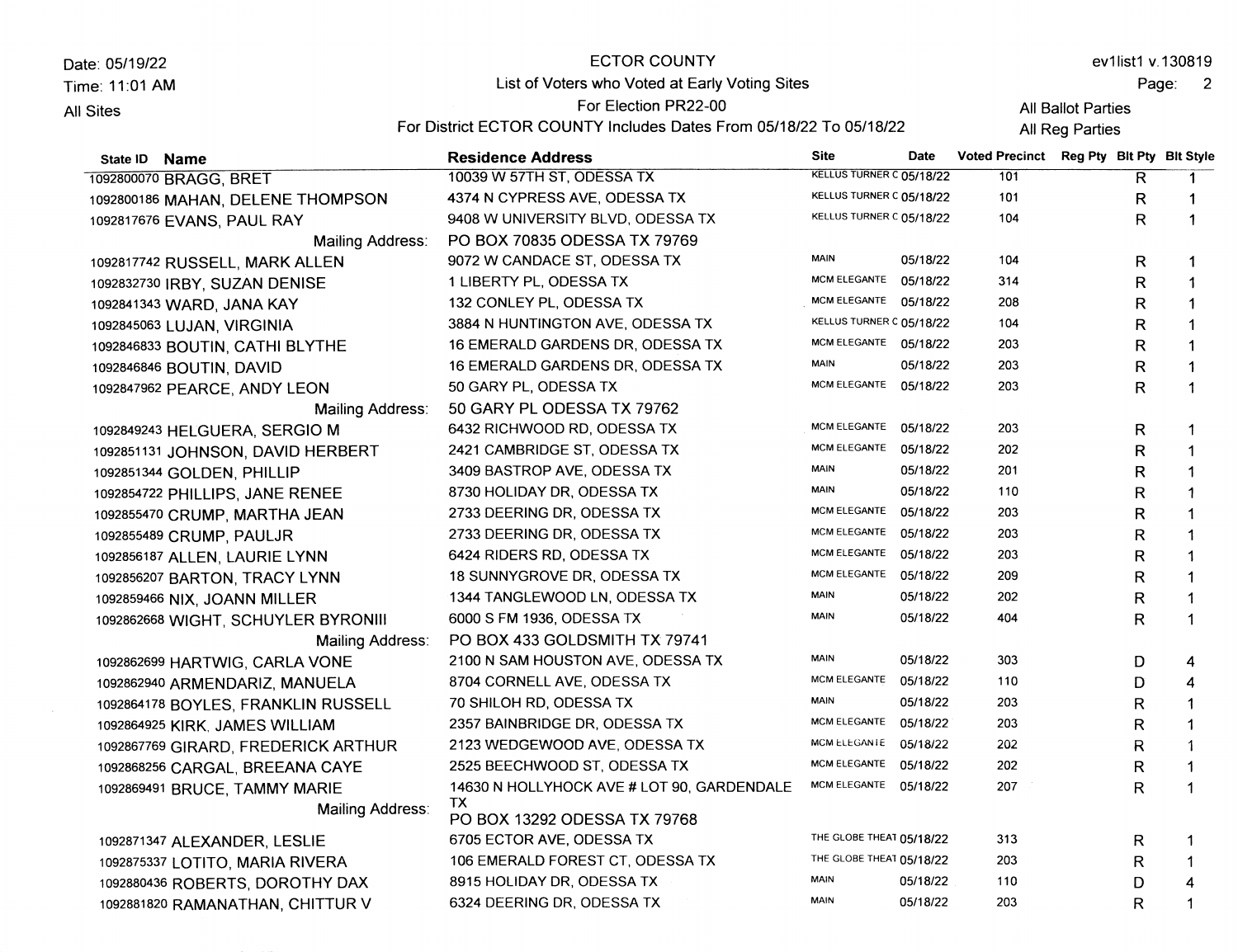| Date: 05/19/22<br>Time: 11:01 AM<br>All Sites |                                   | ECTOR COUNTY                                                                                                                        |                     |          |                       |  |    | ev1list1 v.130819         |
|-----------------------------------------------|-----------------------------------|-------------------------------------------------------------------------------------------------------------------------------------|---------------------|----------|-----------------------|--|----|---------------------------|
|                                               |                                   | List of Voters who Voted at Early Voting Sites                                                                                      |                     |          | Page:                 |  |    |                           |
|                                               |                                   | For Election PR22-00<br>All Ballot Parties<br>For District ECTOR COUNTY Includes Dates From 05/18/22 To 05/18/22<br>All Reg Parties |                     |          |                       |  |    |                           |
|                                               | State ID Name                     | <b>Residence Address</b>                                                                                                            | <b>Site</b>         | Date     | <b>Voted Precinct</b> |  |    | Reg Pty Bit Pty Bit Style |
|                                               | 1092882084 BLOUNT, ELAINE ROBERTA | 2401 QUAIL PARK PL, ODESSA TX                                                                                                       | <b>MCM ELEGANTE</b> | 05/18/22 | 209                   |  | R. | -1                        |
|                                               | 1092884300 PRICKETT, CHRIS        | 1500 IDLEWOOD LN, ODESSA TX                                                                                                         | <b>MAIN</b>         | 05/18/22 | 202                   |  | R. |                           |
|                                               | 1092884316 PRICKETT, JANEAL       | 1500 IDLEWOOD LN, ODESSA TX                                                                                                         | <b>MAIN</b>         | 05/18/22 | 202                   |  | R. |                           |
|                                               | 1092889346 SPRAWLS, TOM WAYNE     | 7025 MELICK CIR, ODESSA TX                                                                                                          | <b>MAIN</b>         | 05/18/22 | 110                   |  | R. |                           |
|                                               | 1092890260 BRUCE, DEBORAH ANN     | 6545 OPAL DR. ODESSA TX                                                                                                             | MCM ELEGANTE        | 05/18/22 | 203                   |  | R. |                           |
|                                               |                                   |                                                                                                                                     | .                   | -------- |                       |  |    |                           |

| 1092884300 PRICKETT, CHRIS         | 1500 IDLEWOOD LN, ODESSA TX              | <b>MAIN</b>              | 05/18/22 | 202 | R  | 1              |
|------------------------------------|------------------------------------------|--------------------------|----------|-----|----|----------------|
| 1092884316 PRICKETT, JANEAL        | 1500 IDLEWOOD LN, ODESSA TX              | MAIN                     | 05/18/22 | 202 | R  |                |
| 1092889346 SPRAWLS, TOM WAYNE      | 7025 MELICK CIR, ODESSA TX               | <b>MAIN</b>              | 05/18/22 | 110 | R  | $\mathbf{1}$   |
| 1092890260 BRUCE, DEBORAH ANN      | 6545 OPAL DR, ODESSA TX                  | <b>MCM ELEGANTE</b>      | 05/18/22 | 203 | R  | $\mathbf 1$    |
| 1092890701 MARTIN, FRED EUGENEJR   | 80 WOODHAVEN DR, ODESSA TX               | <b>MAIN</b>              | 05/18/22 | 203 | R  | $\mathbf{1}$   |
| 1092891020 SIMMONS, DAVID GREGORY  | 14 ONYX CT, ODESSA TX                    | <b>MAIN</b>              | 05/18/22 | 203 | R  | $\mathbf 1$    |
| Mailing Address:                   | 14 ONYX CT ODESSA TX 79762               |                          |          |     |    |                |
| 1092894248 REEDY, ELDEN LEEJR      | 4046 AMHERST AVE, ODESSA TX              | MAIN                     | 05/18/22 | 204 | R  | $\overline{2}$ |
| 1092896144 HANER, GARY N           | 40 KAUAI DR, ODESSA TX                   | <b>MAIN</b>              | 05/18/22 | 206 | R  | $\mathbf{1}$   |
| 1092897552 STARK, FREDERICK LLOYD  | 12001 S WHEELER RD # BOX 5, GOLDSMITH TX | <b>MAIN</b>              | 05/18/22 | 109 | R  | $\mathbf 1$    |
| Mailing Address:                   | BOX 5 GOLDSMITH TX 79741                 |                          |          |     |    |                |
| 1092898640 BROWN, ROBERT STEPHEN   | 13 HUMMINGBIRD PL, ODESSA TX             | MCM ELEGANTE 05/18/22    |          | 209 | R  | 1              |
| Mailing Address:                   | 13 HUMMINGBIRD PL ODESSA TX 79761        |                          |          |     |    |                |
| 1092898705 BECKER, ANN             | 120 QUAIL RUN, ODESSA TX                 | <b>MAIN</b>              | 05/18/22 | 209 | R  | 1              |
| 1092898820 BOYLES, FRANCES MARIE   | 70 SHILOH RD, ODESSA TX                  | <b>MAIN</b>              | 05/18/22 | 203 | R  | $\mathbf{1}$   |
| 1092898883 JONES, FRED M           | 40 ST ANDREWS DR, ODESSA TX              | <b>MCM ELEGANTE</b>      | 05/18/22 | 203 | R  | 1              |
| Mailing Address:                   | 40 ST ANDREWS DR ODESSA TX 79762         |                          |          |     |    |                |
| 1092898934 BOYD, ROGER DALE        | 12 LA PROMESA CIR, ODESSA TX             | <b>MAIN</b>              | 05/18/22 | 201 | R  |                |
| 1092899120 MCMINN, ANNETTE AELVOET | 12 HUMMINGBIRD PL, ODESSA TX             | <b>MCM ELEGANTE</b>      | 05/18/22 | 209 | R  |                |
| 1092899584 STEEN, LISA CABRAL      | 2533 PALO VERDE DR, ODESSA TX            | MAIN                     | 05/18/22 | 203 | R  |                |
| 1092899917 BEENE, JOHN RANDALL     | 2501 PALO VERDE DR, ODESSA TX            | <b>MCM ELEGANTE</b>      | 05/18/22 | 203 | R  |                |
| 1092908114 WILKINS, JOHN WALTONJR  | 79 SHILOH RD, ODESSA TX                  | <b>MCM ELEGANTE</b>      | 05/18/22 | 203 | R  |                |
| 1092908575 BEENE, MELINDA DIANNE   | 2501 PALO VERDE DR, ODESSA TX            | <b>MCM ELEGANTE</b>      | 05/18/22 | 203 | R  |                |
| 1092909965 SEABOLT, JANE KATHRYN   | 2667 E 25TH ST, ODESSA TX                | MAIN                     | 05/18/22 | 202 | R  |                |
| 1092912029 GARCIA, SHERRY BENCH    | 1436 SWEETBRIAR CIR, ODESSA TX           | MAIN                     | 05/18/22 | 202 | R  | 1              |
| 1092912038 SISSEL, LANA KAY        | 3206 E 17TH ST, ODESSA TX                | <b>MCM ELEGANTE</b>      | 05/18/22 | 202 | R  | $\mathbf{1}$   |
| 1092913648 BARTH, MICHAEL JAMES    | 813 LARCHMONT PL, ODESSA TX              | THE GLOBE THEAT 05/18/22 |          | 108 | R  | $\mathbf 1$    |
| 1092916159 TRIPP, TOBY GEORGE      | 25 TROON DR, ODESSA TX                   | MCM ELEGANTE 05/18/22    |          | 203 | R. | $\mathbf{1}$   |
| Mailing Address:                   | 25 TROON DR ODESSA TX 79762              |                          |          |     |    |                |
| 1092916924 PATTON, STEVEN WAYNE    | 102 EMERALD FOREST CT, ODESSA TX         | THE GLOBE THEAT 05/18/22 |          | 203 | R. | 1              |
| 1092918143 LEWIS, JASON LEE        | 2810 KEYSTONE DR, ODESSA TX              | <b>MAIN</b>              | 05/18/22 | 308 | R  |                |
| 1092920425 GLADSON, FRANCIS SEREE  | 1417 CUMBERLAND RD, ODESSA TX            | <b>MCM ELEGANTE</b>      | 05/18/22 | 202 | R  |                |
| 1092923981 PORNAN, BARBARA RACAZA  | 7101 TOBOSA AVE, ODESSA TX               | <b>MAIN</b>              | 05/18/22 | 110 | R  |                |
| 1092923999 PORNAN, MARIANOJR       | 7101 TOBOSA AVE, ODESSA TX               | <b>MAIN</b>              | 05/18/22 | 110 | R  |                |
|                                    |                                          |                          |          |     |    |                |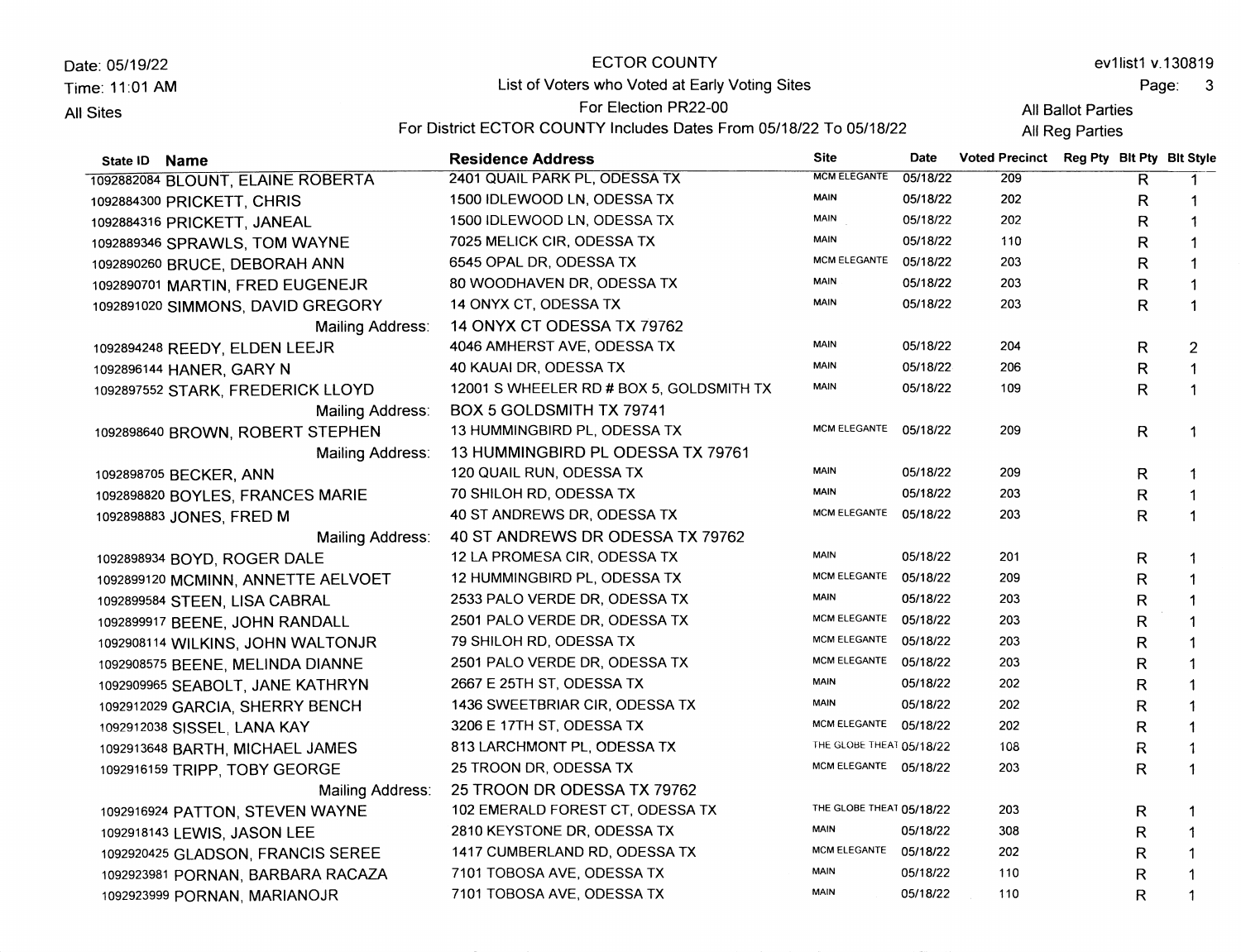Date: 05/19/22 Time: 11:01 AM All Sites State lD Name ECTOR COUNTY List of Voters who Voted at Early Voting Sites For Election PR22-OO For District ECTOR COUNTY Includes Dates From 05/18/22 To 05/18/22 Residence Address Site ev1list1 v.130819 Page: 4 **All Ballot Parties All Reg Parties** Date Voted Precinct Reg Pty Blt Pty Blt Style

| 1092925452 HILL, WENDALL ROYCE       | 35 TROON DR, ODESSA TX           | <b>MAIN</b>              | 05/18/22 | 203 | R            | -1           |
|--------------------------------------|----------------------------------|--------------------------|----------|-----|--------------|--------------|
| 1092927462 SISSEL, LONNIE DEAN       | 3206 E 17TH ST, ODESSA TX        | <b>MCM ELEGANTE</b>      | 05/18/22 | 202 | R            |              |
| 1092927616 FISHER, PAUL WAYNE        | 2514 CAMBRIDGE ST, ODESSA TX     | <b>MAIN</b>              | 05/18/22 | 202 | R            | 1            |
| 1092928329 MITIS, AMY                | 1508 ENGLEWOOD LN, ODESSA TX     | <b>MCM ELEGANTE</b>      | 05/18/22 | 202 | R            | 1            |
| 1092928761 JORDAN, PENNY ELAINE      | 1516 WESTBROOK AVE, ODESSA TX    | <b>MCM ELEGANTE</b>      | 05/18/22 | 202 | R            | 1            |
| 1092932564 ROBERTS, JAMES DE WITT    | 8915 HOLIDAY DR, ODESSA TX       | <b>MAIN</b>              | 05/18/22 | 110 | R            | 1            |
| 1092934707 CLARK, ELMOIII            | 2301 BOBWHITE DR, ODESSA TX      | <b>MCM ELEGANTE</b>      | 05/18/22 | 209 | R            | 1            |
| 1092936416 GIRARD, SUSAN DIANE       | 2123 WEDGEWOOD AVE, ODESSA TX    | <b>MCM ELEGANTE</b>      | 05/18/22 | 202 | R            |              |
| 1092936746 HEALD, REBECCA ANN        | 2909 DUSTIN DR, ODESSA TX        | <b>MCM ELEGANTE</b>      | 05/18/22 | 203 | $\mathsf{R}$ |              |
| 1092937052 JUAREZ, LORINA            | 2126 TANGLEWOOD LN, ODESSA TX    | MAIN                     | 05/18/22 | 202 | D            | 4            |
| 1092938541 ROMAN, ARCHIE V           | 7560 S HWY 385, ODESSA TX        | SALINAS COMM BL 05/18/22 |          | 404 | D            | 4            |
| 1092943077 BRYANT, DEWEY DEE         | 10 VIA PLAYA DR, ODESSA TX       | MCM ELEGANTE 05/18/22    |          | 203 | R            | 1            |
| 1092945093 JUAREZ, OSCAR G           | 2126 TANGLEWOOD LN, ODESSA TX    | <b>MAIN</b>              | 05/18/22 | 202 | D            | 4            |
| 1092945518 BOWKER, ARANA MARIE       | 1604 E 14TH ST, ODESSA TX        | <b>MAIN</b>              | 05/18/22 | 309 | R            | 1            |
| 1092946305 GREGSTON, TRACI LYNN      | 1431 ENGLEWOOD LN, ODESSA TX     | MCM ELEGANTE             | 05/18/22 | 202 | R            | 1            |
| 1092950704 STONE, MARION LEE         | 30 BRITTANY LN, ODESSA TX        | <b>MAIN</b>              | 05/18/22 | 209 | R.           | $\mathbf{1}$ |
| Mailing Address:                     | 30 BRITTANY LN ODESSA TX 79761   |                          |          |     |              |              |
| 1092951178 PERDUE, RETA A            | 6908 STONEHENGE RD, ODESSA TX    | KELLUS TURNER C 05/18/22 |          | 201 | R            |              |
| 1092951236 COOMBES, KEVIN K          | 2308 LADUE LN, ODESSA TX         | <b>MAIN</b>              | 05/18/22 | 203 | R            |              |
| 1092952977 GOLDEN, LINDA JEAN        | 3409 BASTROP AVE, ODESSA TX      | <b>MAIN</b>              | 05/18/22 | 201 | R            |              |
| 1092957033 HAYS, DEBBIE GROZIER      | 9205 BEDFORD DR, ODESSA TX       | <b>MAIN</b>              | 05/18/22 | 108 | R            |              |
| 1092959728 STERLING, MICHAEL EUGENE  | 15 WOODHAVEN DR, ODESSA TX       | MCM ELEGANTE             | 05/18/22 | 203 | R            | 1            |
| 1092959744 JONES, MARGARET T         | 40 ST ANDREWS DR, ODESSA TX      | MCM ELEGANTE 05/18/22    |          | 203 | R            | 1            |
| Mailing Address:                     | 40 ST ANDREWS DR ODESSA TX 79762 |                          |          |     |              |              |
| 1092960233 SEWELL, COLLIN MEACHAM    | 90 WOODHAVEN DR, ODESSA TX       | MCM ELEGANTE 05/18/22    |          | 203 | R            | 1            |
| 1092961983 VASQUEZ, RUBEN C          | 1517 ENGLEWOOD LN, ODESSA TX     | <b>MCM ELEGANTE</b>      | 05/18/22 | 202 | R            | 1            |
| 1092963399 RAMIREZ, MICAH            | 2945 BEECHWOOD ST, ODESSA TX     | <b>MAIN</b>              | 05/18/22 | 202 | R            | 1            |
| 1092963443 MOORE, MICHAEL WAYNE      | 1412 CIMARRON AVE, ODESSA TX     | <b>MAIN</b>              | 05/18/22 | 202 | R            | 1            |
| 1092964237 BURNEY, APRIL VOGLINO     | 1426 SPUR AVE, ODESSA TX         | <b>MAIN</b>              | 05/18/22 | 202 | R            | 1            |
| 1092964244 BURNEY, BRIAN CHRISTOPHER | 1426 SPUR AVE, ODESSA TX         | <b>MAIN</b>              | 05/18/22 | 202 | R            |              |
| 1092966928 CHESNUT, TROY ALLAN       | 23 CHESNUT PLAYA, ODESSA TX      | <b>MCM ELEGANTE</b>      | 05/18/22 | 110 | R            | 1            |
| 1092966937 CHESNUT, KAREN SUE        | 23 CHESNUT PLAYA, ODESSA TX      | <b>MCM ELEGANTE</b>      | 05/18/22 | 110 | R            |              |
| 1092968154 KIRBY, GENE LEE           | 2905 TOM MORRIS RD, ODESSA TX    | MAIN                     | 05/18/22 | 203 | R            |              |
| Mailing Address:                     | P O BOX 4026 ODESSA TX 79760     |                          |          |     |              |              |
|                                      |                                  |                          |          |     |              |              |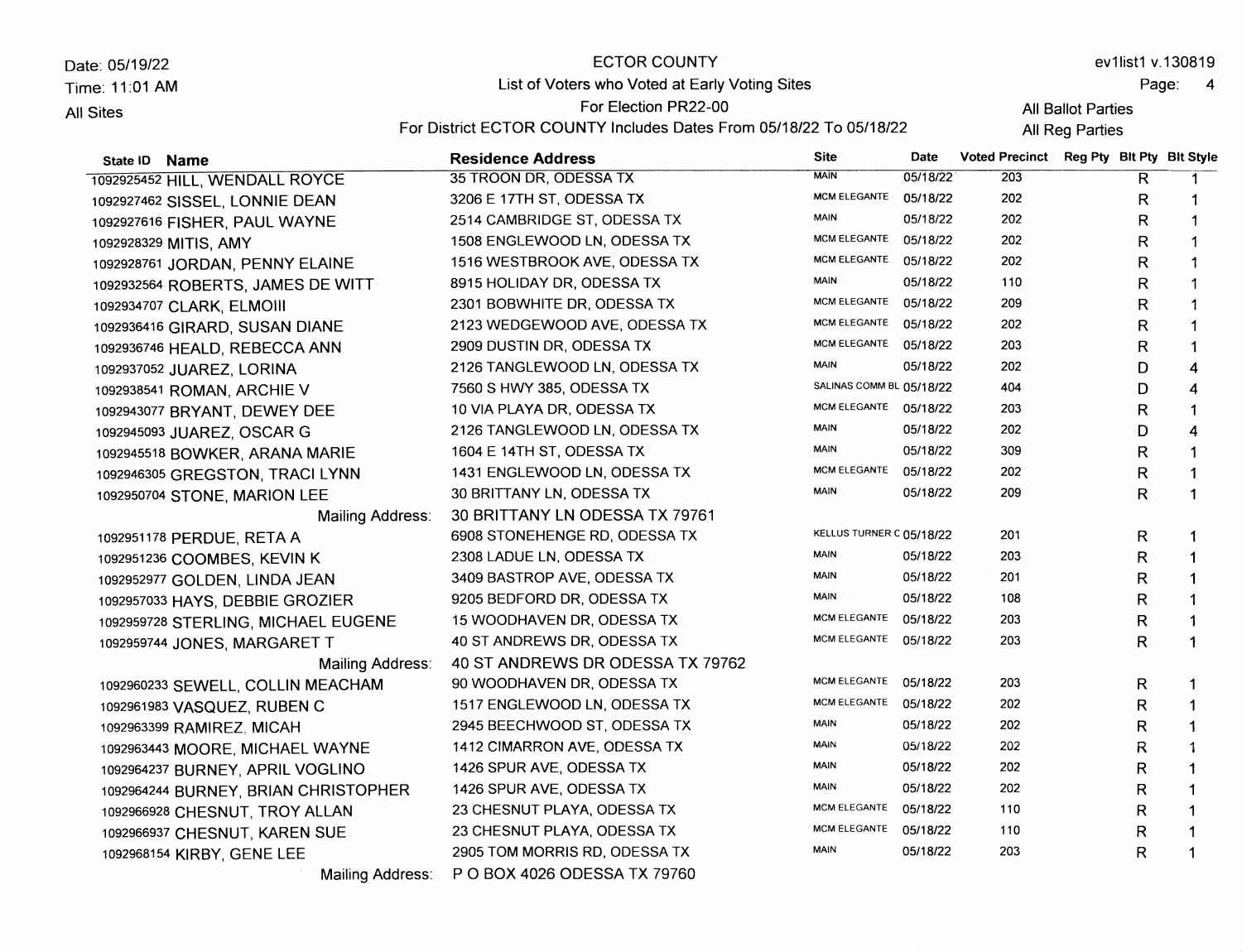Date: 05119122 Time. 11:01 AM

**All Sites** 

# ECTOR COUNTY List of Voters who Voted at Early Voting Sites

ev1list1 v.130819

Page: <sup>5</sup>

## For Election PR22-00

All Ballot Parties All Reg Parties

For District ECTOR COUNTY Includes Dates From 05/18/22 To 05/18/22

| State ID Name                         | <b>Residence Address</b>             | <b>Site</b>              | Date     | Voted Precinct Reg Pty Blt Pty Blt Style |    |                |
|---------------------------------------|--------------------------------------|--------------------------|----------|------------------------------------------|----|----------------|
| 1092968203 MOORE, SCOTT O             | 4 BRITTANY LN, ODESSA TX             | <b>MAIN</b>              | 05/18/22 | 209                                      | R. | 1.             |
| Mailing Address:                      | 4 BRITTANY LN ODESSA TX 79761        |                          |          |                                          |    |                |
| 1092968219 MOORE, DORIS JANE          | 4 BRITTANY LN, ODESSA TX             | <b>MAIN</b>              | 05/18/22 | 209                                      | R  | $\mathbf 1$    |
| Mailing Address:                      | 4 BRITTANY LN ODESSA TX 79761        |                          |          |                                          |    |                |
| 1092968804 GILLIAM, RHONDA ANN        | 2544 PALO VERDE DR, ODESSA TX        | <b>MAIN</b>              | 05/18/22 | 203                                      | R  | $\mathbf 1$    |
| 1092969143 STEEN, STEPHEN MARSHALLJR  | 2533 PALO VERDE DR, ODESSA TX        | MAIN                     | 05/18/22 | 203                                      | R  | 1              |
| 1092969492 BOUTIN, LINDSEY ANN        | 16 EMERALD GARDENS DR, ODESSA TX     | MCM ELEGANTE 05/18/22    |          | 203                                      | R  | 1              |
| 1092970277 TILLAPAUGH, JAMES C        | 1517 ENGLEWOOD LN, ODESSA TX         | MCM ELEGANTE 05/18/22    |          | 202                                      | R  | $\mathbf 1$    |
| 1092970876 BURNETT, WESLEY RAY        | 2808 CASSIE WAY, ODESSA TX           | THE GLOBE THEAT 05/18/22 |          | 203                                      | R  | $\mathbf 1$    |
| 1092971250 STEWART, JULIE RENEE       | 1204 ROANOKE DR, ODESSA TX           | MCM ELEGANTE 05/18/22    |          | 202                                      | R  | 1              |
| 1092975837 TARBET, DAVEY BOB          | 6948 KING RANCH RD, ODESSA TX        | <b>MCM ELEGANTE</b>      | 05/18/22 | 201                                      | R  | 1              |
| 1092975844 TARBET, MELISSA FAYE       | 6948 KING RANCH RD, ODESSA TX        | MCM ELEGANTE 05/18/22    |          | 201                                      | R  | 1              |
| 1092976961 STINSON, JEAN ELLEN        | 6101 MECCA ST, ODESSA TX             | MCM ELEGANTE 05/18/22    |          | 203                                      | R  | 1              |
| 1092988260 WEAVER, PAUL DAVID         | 9280 N CEVALLIA DR, ODESSA TX        | <b>MAIN</b>              | 05/18/22 | 207                                      | R  | 1              |
| 1092988565 LEWIS, BOBBY RAY           | 10745 E AUBURN ST, GARDENDALE TX     | <b>MAIN</b>              | 05/18/22 | 207                                      | R  | 1              |
| 1092990681 REEDY, DEBORAH             | 4046 AMHERST AVE, ODESSA TX          | <b>MAIN</b>              | 05/18/22 | 204                                      | R  | $\overline{2}$ |
| 1092990901 NELSON, CARLA ANN          | 4315 KIRKWOOD DR, ODESSA TX          | MCM ELEGANTE             | 05/18/22 | 203                                      | R  | 1              |
| 1092996275 WEAVER, LADONNA LEWIS      | 9280 N CEVALLIA DR, ODESSA TX        | MAIN                     | 05/18/22 | 207                                      | R  | 1              |
| 1092996516 MURPHY, MICHAEL A          | 10725 E EMERSON ST, GARDENDALE TX    | <b>MAIN</b>              | 05/18/22 | 207                                      | R  | -1             |
| 1092996912 AGUILAR, CARLOS VENEGAS    | 16525 N SUNFLOWER AVE, GARDENDALE TX | SALINAS COMM BL 05/18/22 |          | 207                                      | R  | 1              |
| 1093002867 HOLMES, SUSAN GAIL         | 1816 PETROLEUM DR, ODESSA TX         | <b>MAIN</b>              | 05/18/22 | 205                                      | D  | 4              |
| 1093004019 HARRY, CAROL MILLER        | 120 MAUI CV, ODESSA TX               | <b>MAIN</b>              | 05/18/22 | 206                                      | R  | $\mathbf 1$    |
| 1093005094 AGUILAR, MERCED            | 16525 N SUNFLOWER AVE, GARDENDALE TX | SALINAS COMM BL 05/18/22 |          | 207                                      | R  |                |
| 1093010768 SPRADLEY, KENNETH RAY      | 1817 E 46TH ST, ODESSA TX            | <b>MAIN</b>              | 05/18/22 | 205                                      | R  | 1              |
| 1093010775 SPRADLEY, MARGARET AUBREY  | 1817 E 46TH ST, ODESSA TX            | <b>MAIN</b>              | 05/18/22 | 205                                      | R  | $\mathbf{1}$   |
| 1093015054 MARTIN, AMY CAROLINE       | 141 CONLEY PL, ODESSA TX             | <b>MAIN</b>              | 05/18/22 | 208                                      | R  | $\mathbf 1$    |
| 1093015175 PHILLIPS, RONNIE PAUL      | 5008 BONHAM AVE, ODESSA TX           | <b>MAIN</b>              | 05/18/22 | 208                                      | R  | $\mathbf{1}$   |
| 1093016045 OTWELL, DENISE GAY         | 5543 MEDFORD CT, ODESSA TX           | MAIN                     | 05/18/22 | 208                                      | R  | 1              |
| 1093016605 MORALES, JOHN JOE          | 4029 LAKESIDE DR, ODESSA TX          | <b>MAIN</b>              | 05/18/22 | 203                                      | R  | 1              |
| 1093016928 GRAY, BENNIE CAROL         | 4062 DUMONT DR, ODESSA TX            | MCM ELEGANTE             | 05/18/22 | 204                                      | R  | $\overline{2}$ |
| 1093018917 BAGLEY, JAMES LOYD         | 6233 RIDERS RD, ODESSA TX            | <b>MAIN</b>              | 05/18/22 | 203                                      | R  | 1              |
| 1093020873 LATIMER, STEPHANIE SIVALLS | 6940 SLEEPY HOLLOW, ODESSA TX        | <b>MCM ELEGANTE</b>      | 05/18/22 | 206                                      | R  | 1              |
| 1093022881 PATTON, EZEKIEL JOHN       | 3708 DOVER DR, ODESSA TX             | MCM ELEGANTE 05/18/22    |          | 204                                      | R  | $\overline{2}$ |
| 1093025003 WIDENER, REBECCA DRAKE     | 3814 KENWOOD DR, ODESSA TX           | <b>MCM ELEGANTE</b>      | 05/18/22 | 204                                      | R  | $\overline{2}$ |
| 1093025440 BAILEY, DANNY JOE          | 4010 E EVERGLADE AVE, ODESSA TX      | <b>MAIN</b>              | 05/18/22 | 204                                      | R  | $\overline{c}$ |